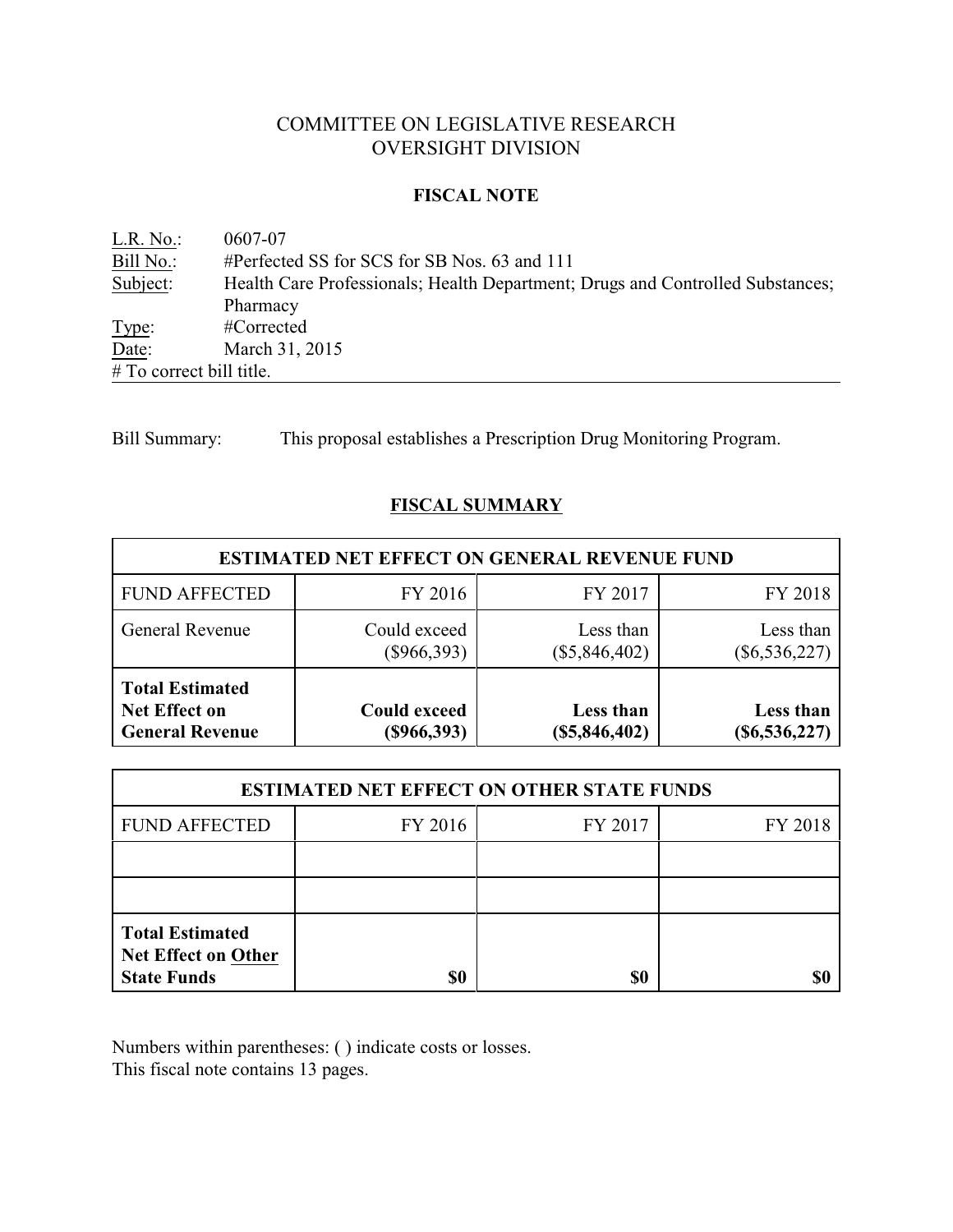L.R. No. 0607-07 Bill No. #Perfected SS for SCS for SB Nos. 63 and 111 Page 2 of 13 March 31, 2015

| <b>ESTIMATED NET EFFECT ON FEDERAL FUNDS</b>                        |         |         |         |  |  |
|---------------------------------------------------------------------|---------|---------|---------|--|--|
| <b>FUND AFFECTED</b>                                                | FY 2016 | FY 2017 | FY 2018 |  |  |
|                                                                     |         |         |         |  |  |
|                                                                     |         |         |         |  |  |
| <b>Total Estimated</b><br>Net Effect on All<br><b>Federal Funds</b> | \$0     | \$0     |         |  |  |

| <b>ESTIMATED NET EFFECT ON FULL TIME EQUIVALENT (FTE)</b>    |         |                     |                     |  |  |
|--------------------------------------------------------------|---------|---------------------|---------------------|--|--|
| <b>FUND AFFECTED</b>                                         | FY 2016 | FY 2017             | FY 2018             |  |  |
| <b>General Revenue</b>                                       |         | May be less than 41 | May be less than 41 |  |  |
|                                                              |         |                     |                     |  |  |
| <b>Total Estimated</b><br><b>Net Effect on</b><br><b>FTE</b> |         | May be less than 41 | May be less than 41 |  |  |

 $\boxtimes$  Estimated Net Effect (expenditures or reduced revenues) expected to exceed \$100,000 in any of the three fiscal years after implementation of the act.

| <b>ESTIMATED NET EFFECT ON LOCAL FUNDS</b>       |  |  |  |  |  |  |
|--------------------------------------------------|--|--|--|--|--|--|
| FY 2017<br>I FUND AFFECTED<br>FY 2016<br>FY 2018 |  |  |  |  |  |  |
| \$0<br>\$0<br>\$0<br>Local Government            |  |  |  |  |  |  |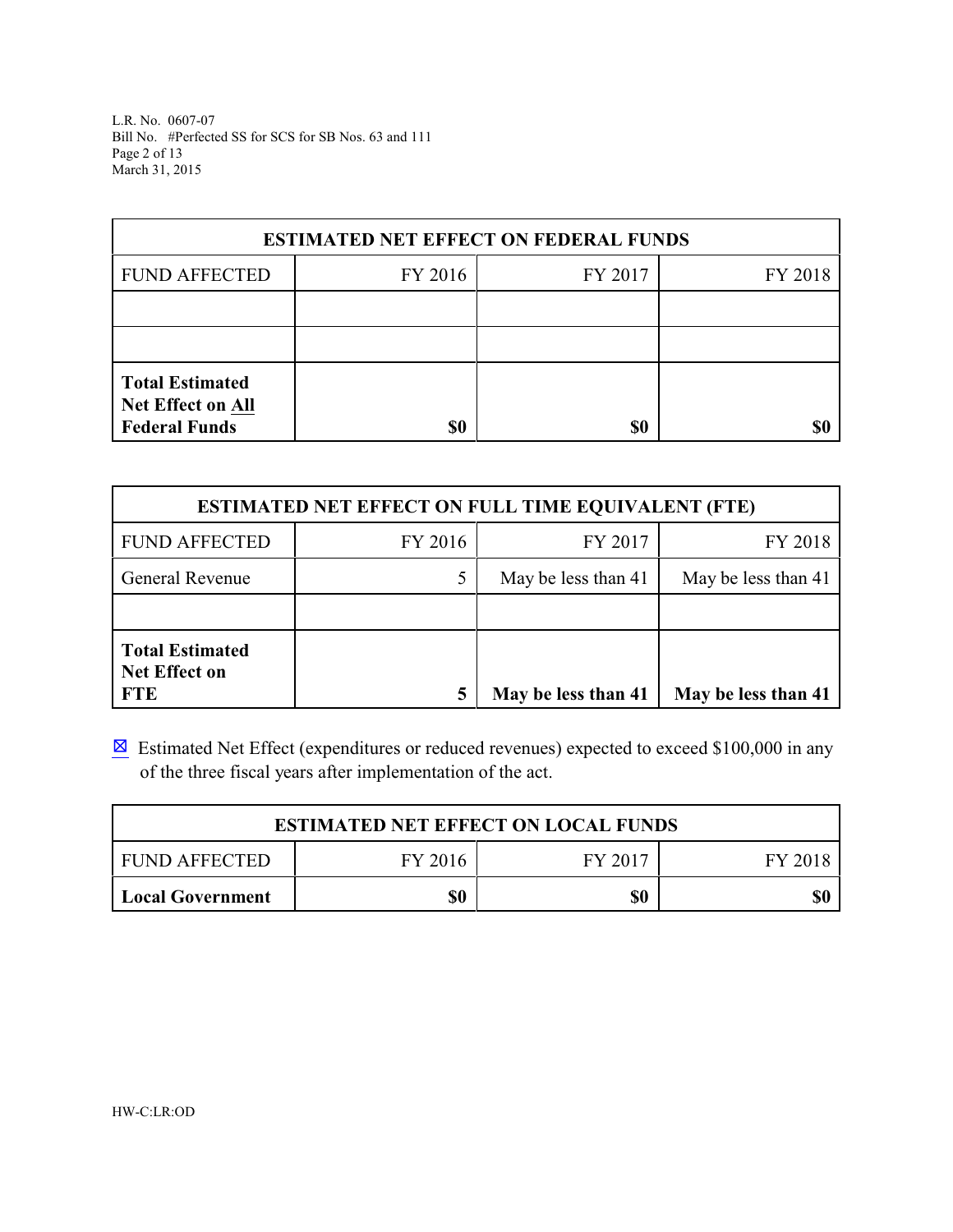L.R. No. 0607-07 Bill No. #Perfected SS for SCS for SB Nos. 63 and 111 Page 3 of 13 March 31, 2015

# **FISCAL ANALYSIS**

### ASSUMPTION

In response to the previous version of this proposal, officials from the **Department of Health and Senior Services (DHSS)** provides the following information:

For purposes of this fiscal note, it is assumed that the Prescription Drug Monitoring Program (PDMP) system will be functional in September 2016.

#### **Section 195.453**

Section 195.453 requires DHSS to establish and maintain a program monitoring the dispensing of all Schedule II, III, or IV controlled substances by all professionals licensed to dispense such substances in this state. Further requirements in Sections 195.458.2 and Section 195.459 would require real-time reporting at the time of dispensing with an automated system review and response to the dispenser based on algorithms included in the system. Responses will be either "no concern" or "concern with an explanation" and the dispenser will use that information along with their professional judgment to make the determination whether it is appropriate to fill the prescription. All the prescriptions that resulted in a "concern with an explanation" will be reviewed by the DHSS as time and staff permit and appropriate investigations, referrals, etc. will be completed.

DHSS anticipates the need to hire the following staff on the dates indicated below:

One Program Manager Broad Band 3 (\$76,416 annually) to provide overall direction and management of the program develop and present educational programs; hired in September 2015.

One Broad Band 2 Manager (\$64,160 annually) to manage the Administrative Office Support Assistants (AOSAs) and Health Program Representatives in the daily operation of the program, and present educational programs; hired in September 2016.

Two Investigative Managers (\$45,120 each, annually) to develop and implement investigative standards and scope of investigative activities; one hired in September 2015 and one hired in September 2016.

Two Investigators III (\$39,984 each, annually) to supervise and train lower level investigative staff, coordinate and participate in inspections/investigations; hired in September 2016.

Eighteen Investigators II (\$37,176 each, annually) whose duties will include investigation and inspections related to "concern with an explanation" prescriptions; review of submitted documents as they relate to such prescriptions, etc; hired in September 2016.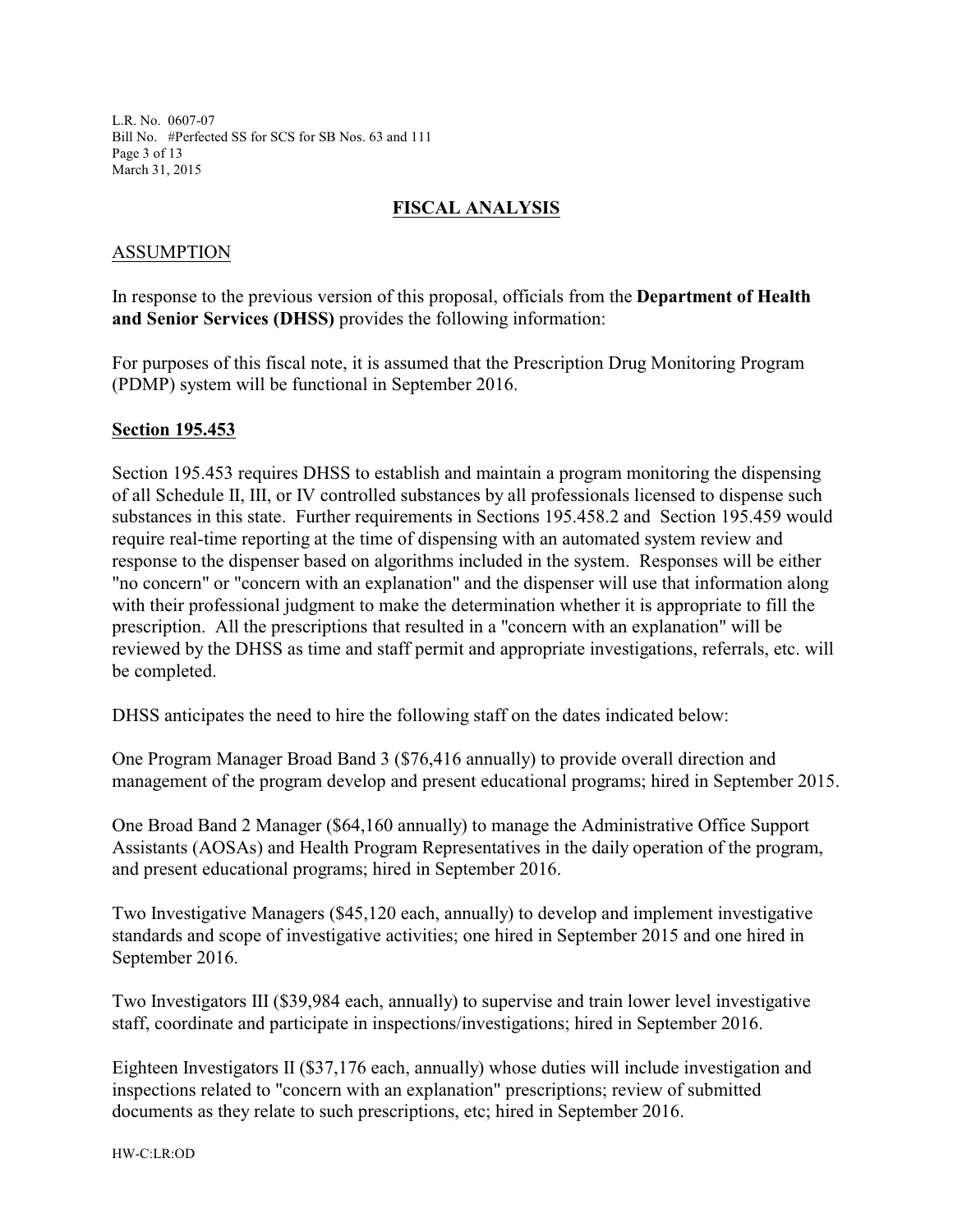L.R. No. 0607-07 Bill No. #Perfected SS for SCS for SB Nos. 63 and 111 Page 4 of 13 March 31, 2015

#### ASSUMPTION (continued)

Two AOSAs (\$27,828 each, annually) to direct support functions for the program; plans, assigns, directs, and coordinates work schedules and activities of the staff; one hired in September 2015 and one hired in September 2016.

Two Senior Office Support Assistants (SOSAs, \$25,572 each, annually) whose duties will include providing overall clerical support for the program, tracking documents, preparing packets for law enforcement referrals, etc.; hired in September 2016.

Eight Health Program Representative I (\$30,672 each, annually) to generate and perform preliminary review and follow-up on "concern with an explanation" prescriptions; hired in September 2016.

The average pharmacy fills 250 prescriptions per day. DHSS, Bureau of Narcotics and Dangerous Drugs (BNDD) estimates that typically 10 percent of these are for Schedule II, III, or IV controlled substances. For fiscal note purposes, DHSS estimates 25 prescriptions /pharmacy x 1,348 pharmacies = 33,700 prescriptions to be submitted daily X 365 days = 12,300,500 prescriptions annually will be submitted to the system for review. It is further assumed that 101 licensed ambulatory surgery centers would dispense 10 times per day on 246 surgery days (no weekends and not on 15 holidays) for a total of 248,460 prescriptions dispensed annually (101 ASCs X 10 prescriptions daily X 246 days per year). It is further assumed that some individual practitioners may dispense from their offices. The BNDD has 24,067 registrants in practitioner categories. Assuming that 25 percent of them dispense schedule II, III, or IV drugs  $= 6.017$ practitioner dispensers (24,067 registrants X 0.25). If they are assumed to dispense once a day only on 246 days there would be 1,480,182 dispensings annually (6,017 dispensing registrants X 246 days). The grand total for all dispensers is assumed to be 14,029,142 prescriptions annually  $(12,300,500 \text{ pharmacy} + 248,460 \text{ ASCs} + 1,480,182 \text{ practitioners}).$ 

Based on a study of 2010 and 2011 data by the federal Substance Abuse and Mental Health Services Administration (SAMHSA) and documented in the National Survey on Drug Use and Health (NSDUH) Report, 4.83 percent of prescription pain relievers are used for non-medical purposes in Missouri. <http://archive.samhsa.gov/data/2k12/NSDUH115/sr115-> nonmedical-use-pain-relievers.htm

Applying 4.83 percent to the 14,029,142 anticipated annual controlled substance prescriptions to be dispensed results in 677,608 "concern with an explanation" prescriptions annually that will need to be reviewed and potential follow-up actions taken. This is an average of 2,606 to be followed-up on each work day  $(52 \text{ weeks } X 5 \text{ work days} = 260; 677,608 \text{ "concern" } / 260 \text{ days}).$ These will be reviewed and followed-up on by the Health Program Representative I and investigative staff. The level of initial review will depend on the type and severity of "concern with an explanation" generated by the prescription.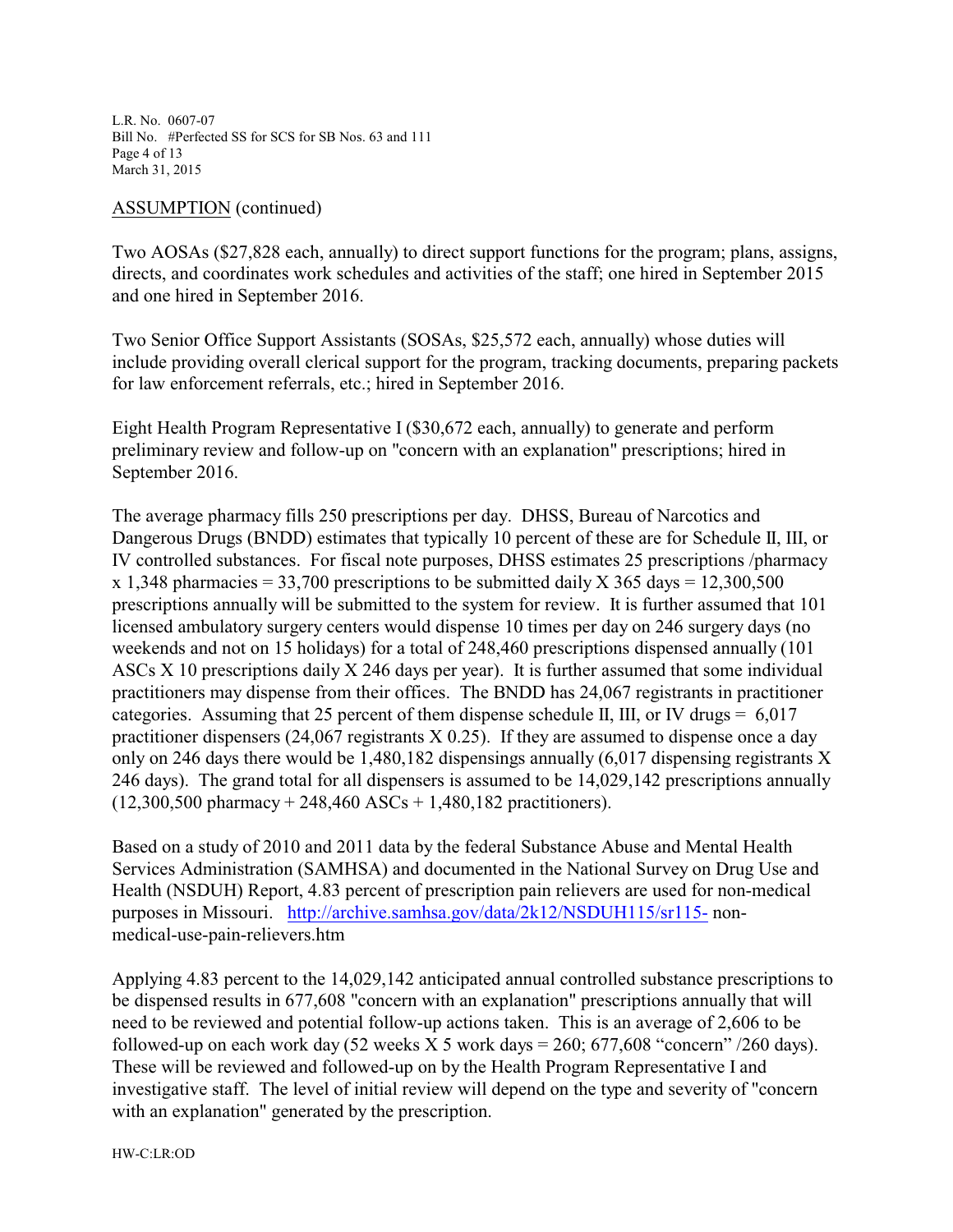L.R. No. 0607-07 Bill No. #Perfected SS for SCS for SB Nos. 63 and 111 Page 5 of 13 March 31, 2015

# ASSUMPTION (continued)

# **Section 195.453.6**

Section 195.453.6 of the proposed legislation requires DHSS to reimburse dispensers for fees and other direct costs of transmitting the required information. Based on recent discussions with the industries affected, the dispensers who will qualify for reimbursement will fall into three categories – pharmacies, ambulatory surgical centers and individual practitioners – each transmission is expected to cost \$0.25. The number of transmissions is expected to grow three percent annually and is reflected below:

Each dispenser is expected to invoice quarterly for a total of 29,864 (7,466 dispensers X 4 quarters) invoices in FY 2017 and FY 2018. DHSS would also be required to hire staff in both the Division of Administration (DA) and the Division of Regulation and Licensure (DRL) to process the invoices received from dispensers.

|                                    |                     | $---$ FY 2017------     |               | $---FY$ 2018------      |               |
|------------------------------------|---------------------|-------------------------|---------------|-------------------------|---------------|
| Category                           | Number<br>Statewide | Annual<br>Transmissions | Reimbursement | Annual<br>Transmissions | Reimbursement |
| Pharmacies                         | 1,348               | 10,250,417              | \$2,562,604   | 12,669,515              | \$3,167,379   |
| <b>ASCs</b>                        | 101                 | 207,050                 | \$51,763      | 255,914                 | \$63,979      |
| Individual<br><b>Practitioners</b> | 6,017               | 1,233,485               | \$308,371     | 1,524,587               | \$381,147     |
| Totals                             | 7,466               | 11,690,952              | \$2,922,738   | 14,450,146              | \$3,612,505   |

Based on current department practices, each invoice will take 10 minutes to process in DRL and 10 minutes to process in DA. Three different job categories will work together as follows to pay an invoice. In DRL, an Office Support Assistant will take 2½ minutes to open the invoice, log it into the tracking system and forward it to the Account Clerk II. In DRL, an Account Clerk II will take five minutes to determine and assign the account coding and forward to the Accountant I for review and approval. In DRL, the Accountant I will take 2½ minutes to verify the coding and funding availability and approve the document for central processing. In DA, an Office Support Assistant will take 2 ½ minutes to open the invoice and distribute it to the Account Clerk II. This position is also responsible for filing the documents after the payment processing is complete. In DA, the Account Clerk II will take five minutes to review, audit, and enter the payment documents from DRL into SAM II. In DA, the Accountant I will take 2½ minutes to apply final approval to the payment. The additional FTE required for invoice processing is as follows:

29,864 invoices X 20 minutes per invoice = 597,280 minutes to process invoices. 597,280 minutes / 60 minutes per hour = 9,954 hours. 9,954 hours/ $2,080 = 4.79$  FTE (rounded to 5.00), broken down as follows: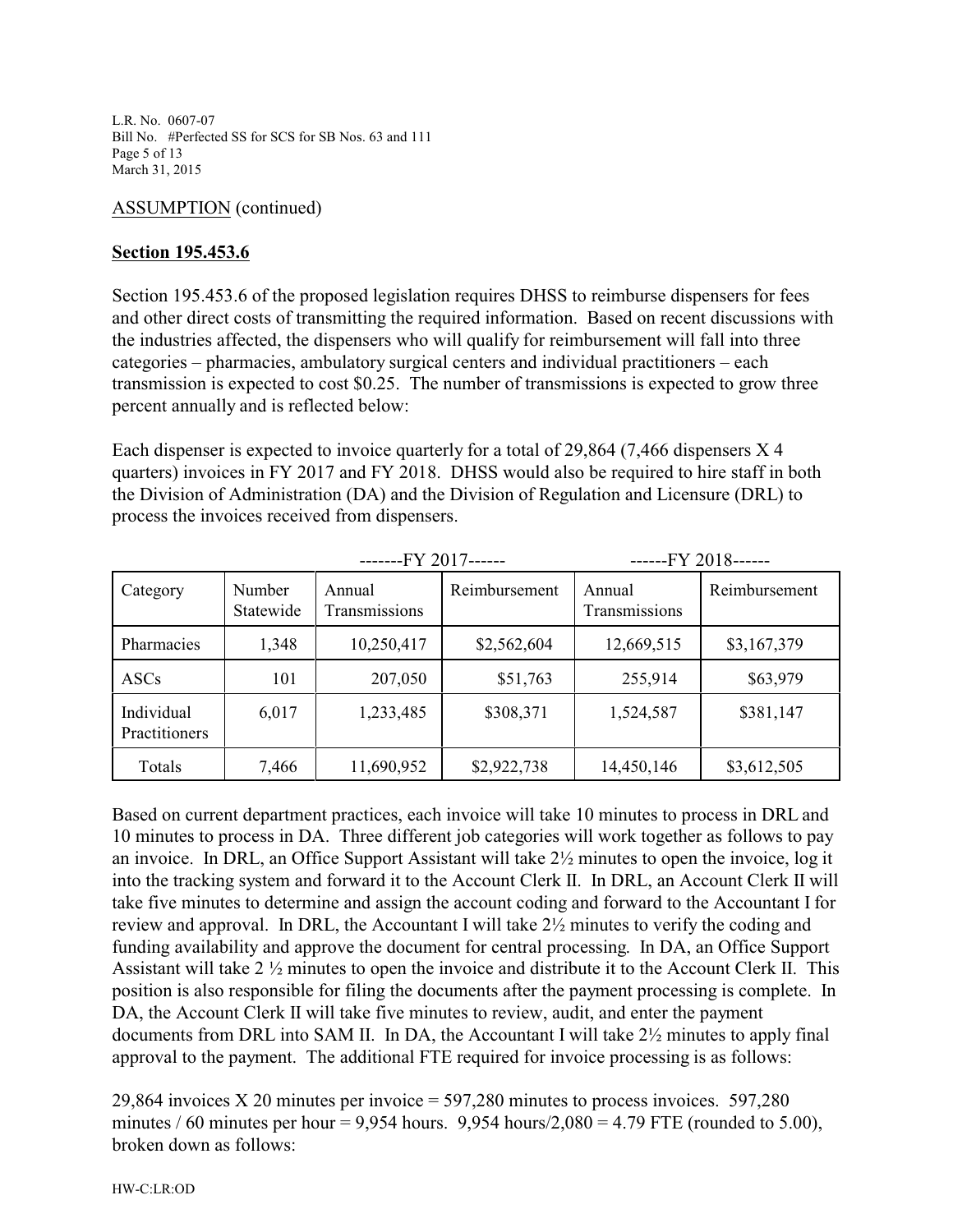L.R. No. 0607-07 Bill No. #Perfected SS for SCS for SB Nos. 63 and 111 Page 6 of 13 March 31, 2015

### ASSUMPTION (continued)

| Job Title        | Percent of the | <b>DRL FTE</b> | <b>DA FTE</b> | Salary   | Total     |
|------------------|----------------|----------------|---------------|----------|-----------|
|                  | Time to        |                |               |          | Annual    |
|                  | Process a      |                |               |          | Salaries  |
|                  | Claim          |                |               |          |           |
| Office Support   |                |                |               |          |           |
| Assistant        | 25             | 0.625          | 0.625         | \$22,932 | \$68,665  |
| Account Clerk II |                |                |               |          |           |
|                  | 50             | 1.25           | 1.25          | \$25,572 | \$63,930  |
| Accountant I     | 25             | 0.625          | 0.625         | \$30,672 | \$38,340  |
| Totals           | 100            | 2.5            | 2.5           |          | \$130,935 |

It is assumed these positions will be hired on January 1, 2017.

**Oversight** assumes the DHSS would not hire partial FTEs. However, to keep the total number of new staff at the 5 FTE DHHS has indicated would be necessary to process the claims, Oversight assumes DHSS would hire 1 FTE OSA, 3 FTE Account Clerk II, and 1 FTE Accountant 1.

For the previous version of this proposal, DHSS provided the response for the **Office of Administration (OA), Information Technology Services Division (ITSD)**. In that response, ITSD stated it is assumed that every new IT project/system will be bid out because all ITSD resources are at full capacity.

Infrastructure costs were calculated using the FY 2015 State Data Center (SDC) Cost Allocation Plan (CAP) document. ITSD is assuming the use of an application built for the State of Missouri and hosted in the SDC. Three servers will be needed for development, test, and production with 100 gb of disk storage each.

It is estimated that FY 2016 ITSD costs to the General Revenue (GR) Fund will total \$736, 201; FY 2017 GR costs will total \$492,921; and FY 2018 GR costs will total \$159,196.

### **Section 195.468**

DHSS is required to create and implement three PDMP-related education courses. DHSS is currently required to provide education courses and information by Section 195.198, RSMo, and assumes the new requirements will be met with existing resources.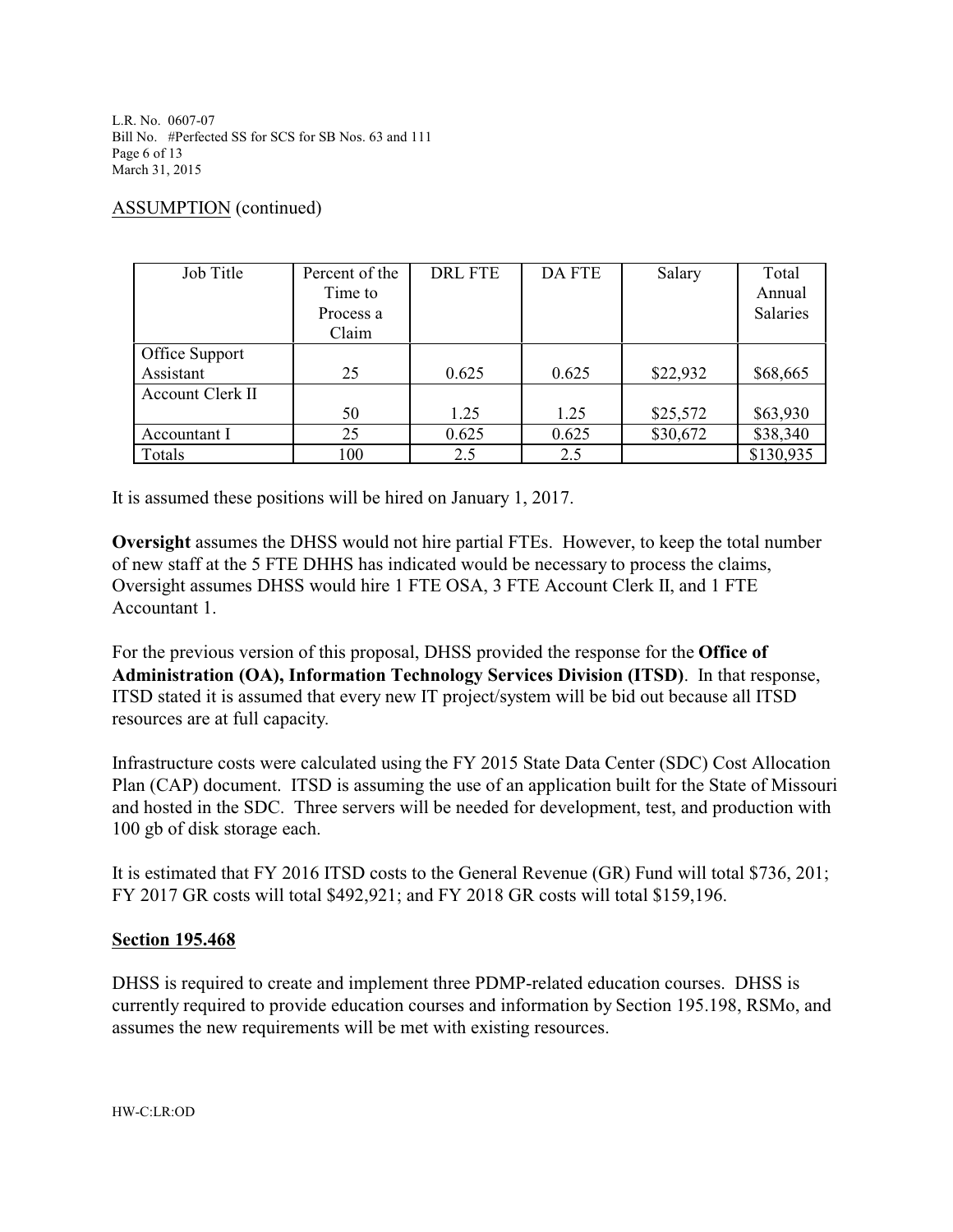L.R. No. 0607-07 Bill No. #Perfected SS for SCS for SB Nos. 63 and 111 Page 7 of 13 March 31, 2015

ASSUMPTION (continued)

### **Senate Amendments (SAs)**

**Oversight** assumes SA No. 1, SA No. 2 , SA No. 1 to SA No. 2, SA No. 3, SA No. 4, SA No. 5, SA No. 6, SA No. 7, SA No. 8, and SA No. 9 will have no fiscal impact.

SA No. 10, which provides that the provision of sections 195.450 to 195.468 shall not apply to schedule II, III, or IV controlled substances prescribed or dispensed where the ultimate user is an individual under eighteen years of age will have a fiscal impact.

**Oversight** assumes this amendment will reduce the number of prescriptions the DHSS would process through the Prescription Drug Monitoring Program (PDMP). A reduction in the number of prescriptions processed through the PDMP would result in a reduction in the reimbursements paid to dispensers for fees and other direct costs of transmitting the required information. In addition, a reduction in the number of prescriptions transmitted would result in a reduction in the number of FTE the DHSS would need to process dispenser invoices. It is unknown how many Schedule II, III or IV prescriptions are processed annually for persons under the age of 18, therefore, Oversight assumes the fiscal impact for this proposal will be less than costs provided by the DHSS.

In addition, it is unknown how the provisions of SA No. 10 will impact costs provided by the OA-ITSD. Adding additional restrictions to the system may result in additional IT contract costs. Therefore, Oversight assumes costs could exceed those provided by OA-ITSD.

In response to the previous version of this proposal, officials from the **Office of State Public Defender (SPD)** stated, for the purpose of this proposed legislation, the SPD cannot assume that existing staff will provide competent, effective representation for any new cases where indigent persons are charged with the proposed new crimes relating to dispensation of pharmaceuticals monitoring.

While the number of new cases (or cases with increased penalties) may be too few or uncertain to request additional funding for this specific bill, the SPD will continue to request sufficient appropriations to provide effective representation in all cases.

**Oversight** assumes the SPD can absorb the additional caseload that may result from this proposal.

Officials from the **Missouri Office of Prosecution Services (MOPS)** assume the proposal will have no measurable fiscal impact on MOPS.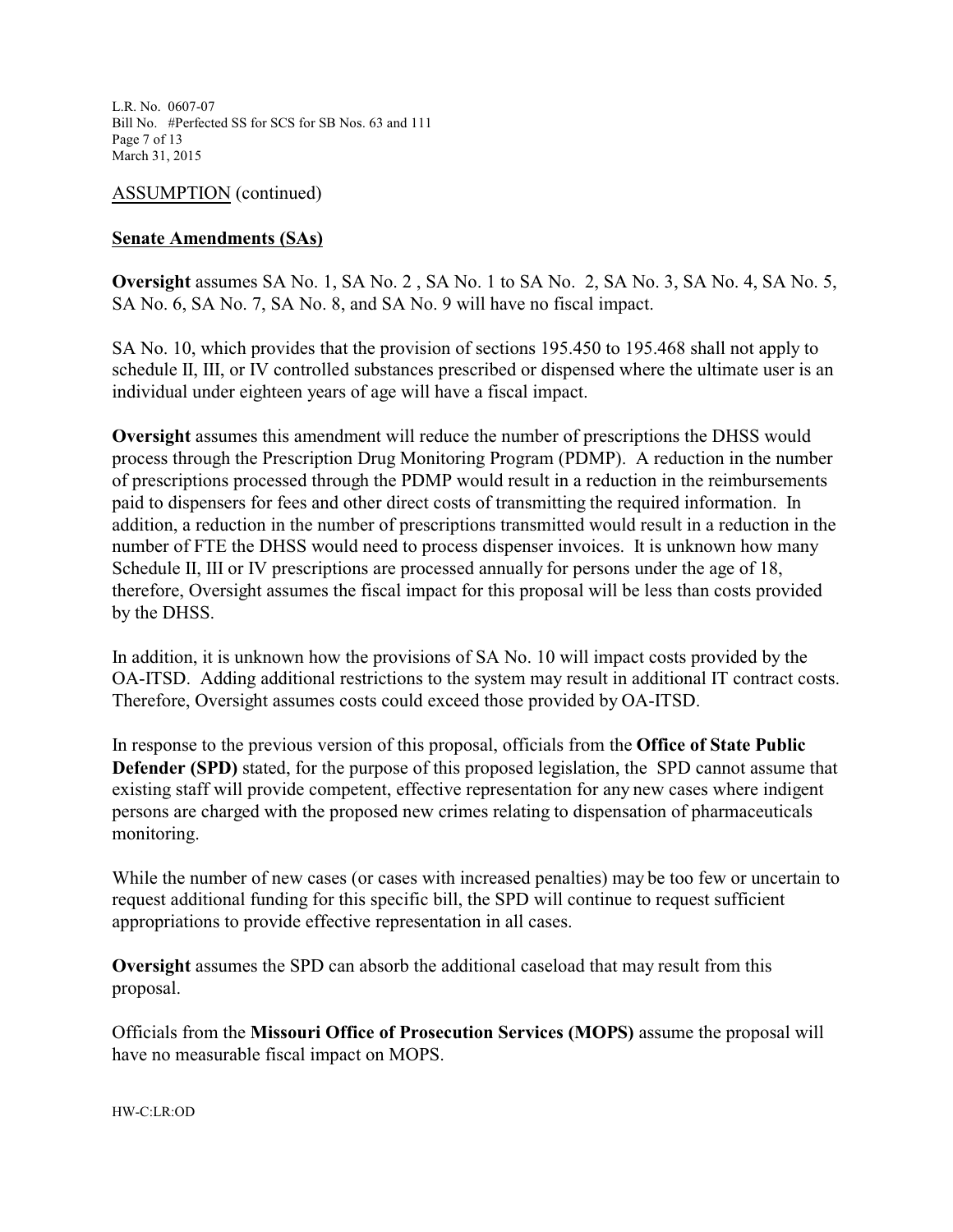L.R. No. 0607-07 Bill No. #Perfected SS for SCS for SB Nos. 63 and 111 Page 8 of 13 March 31, 2015

#### ASSUMPTION (continued)

Officials from the **Department of Corrections (DOC)** state the DOC would not supervise the misdemeanor offenses stated in this proposed legislation; however, it would be responsible for administering corrections for the Class D felony committed by persons who knowingly disclose or use monitoring information in a manner that violates the rules under sections 195.450 to 195.468.

The figures are estimates based on a summary of current records that show 30% of new class D felonies are sentenced to prison and 70% are sentenced to probation and assigned to field supervision. The average sentence for a class D felony is 3.5 years. Offenders serving prison sentences for class D felonies spend on average 0.8 years in prison and serve the remainder of their sentences, 2.7 years, under field supervision. Offenders serving these sentences under field supervision are eligible for Earned Compliance Credit. Therefore, the length of field supervision for offenders released from prison is reduced by half in estimating the figures in the following tables. Offenders serving probation sentences for class D felonies serve on average three years under supervision.

The FY 2014 average cost of supervision is \$6.72 per offender per day or an annual cost of \$2,453 per offender. The DOC cost of incarceration is \$16.725 per day or an annual cost of \$6,105 per offender.

The DOC assumes the proposal would have the following long term costs. A 2% inflationary factor has been included.

| FY 2016 (10 months) | \$2,775  |
|---------------------|----------|
| FY 2017             | \$7,800  |
| FY 2018             | \$10,278 |
| FY 2019             | \$10,487 |
| FY 2020             | \$10,701 |
| FY 2021             | \$10,919 |
| FY 2022             | \$11,141 |
| FY 2023             | \$11,368 |
| FY 2024             | \$11,599 |
| FY 2025             | \$11,835 |

**Oversight** assumes the DOC can absorb the minimal costs associated with this proposal.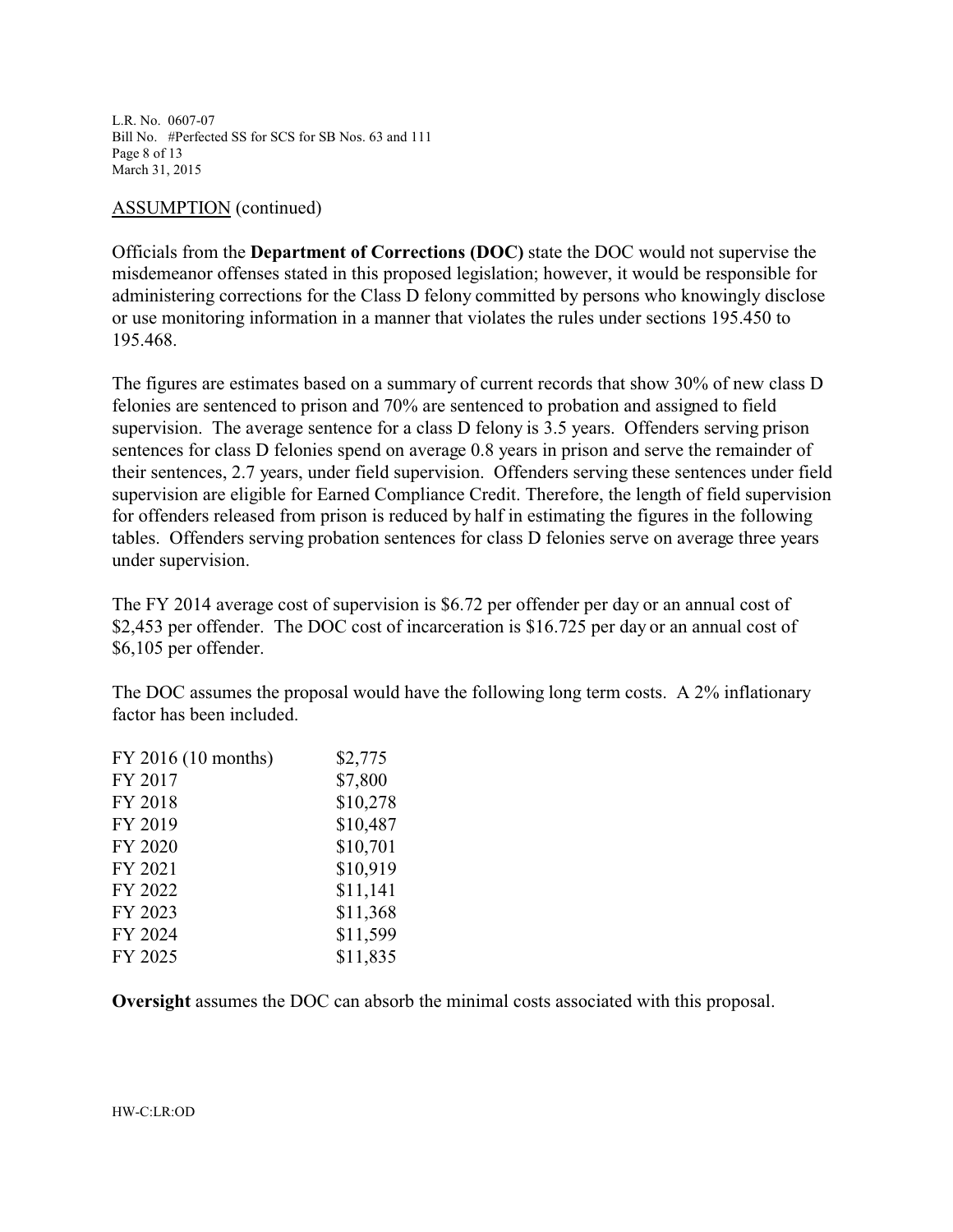L.R. No. 0607-07 Bill No. #Perfected SS for SCS for SB Nos. 63 and 111 Page 9 of 13 March 31, 2015

#### ASSUMPTION (continued)

Officials from the **Department of Mental Health (DMH)** provide state operated hospitals' initial set-up of records, monthly maintenance, and logging of activity would be required to comply with the provisions of the Prescription Drug Monitoring Program Act. However, this cost should be minimal. It is assumed that existing resources are adequate to meet the requirements of the proposal.

Officials from the **Office of Attorney General** assume any potential costs arising from this proposal can be absorbed with existing resources.

In response to the previous version of this proposal , officials from the **Office of the Secretary of State (SOS)** stated many bills considered by the General Assembly include provisions allowing or requiring agencies to submit rules and regulations to implement the act. The SOS is provided with core funding to handle a certain amount of normal activity resulting from each year's legislative session. The fiscal impact for this fiscal note to the SOS for Administrative Rules is less than \$2,500. The SOS recognizes that this is a small amount and does not expect that additional funding would be required to meet these costs. However, the SOS also recognizes that many such bills may be passed by the General Assembly in a given year and that collectively the costs may be in excess of what the office can sustain with the core budget. Therefore, the SOS reserves the right to request funding for the cost of supporting administrative rules requirements should the need arise based on a review of the finally approved bills signed by the governor.

**Oversight** assumes the SOS could absorb the costs of printing and distributing regulations related to this proposal. If multiple bills pass which require the printing and distribution of regulations at substantial costs, the SOS could request funding through the appropriation process.

Officials from the **Department of Insurance, Financial Institutions and Professional Registration**, the **Department of Public Safety - Missouri State Highway Patrol**, the **Joint Committee on Administrative Rules**, the **Office of Administration, General Services Division**, **Division of Purchasing and Materials Management** and the **Administrative Hearing Commission** and the **Office of State Courts Administrator** each assume the proposal would not fiscally impact their respective agencies.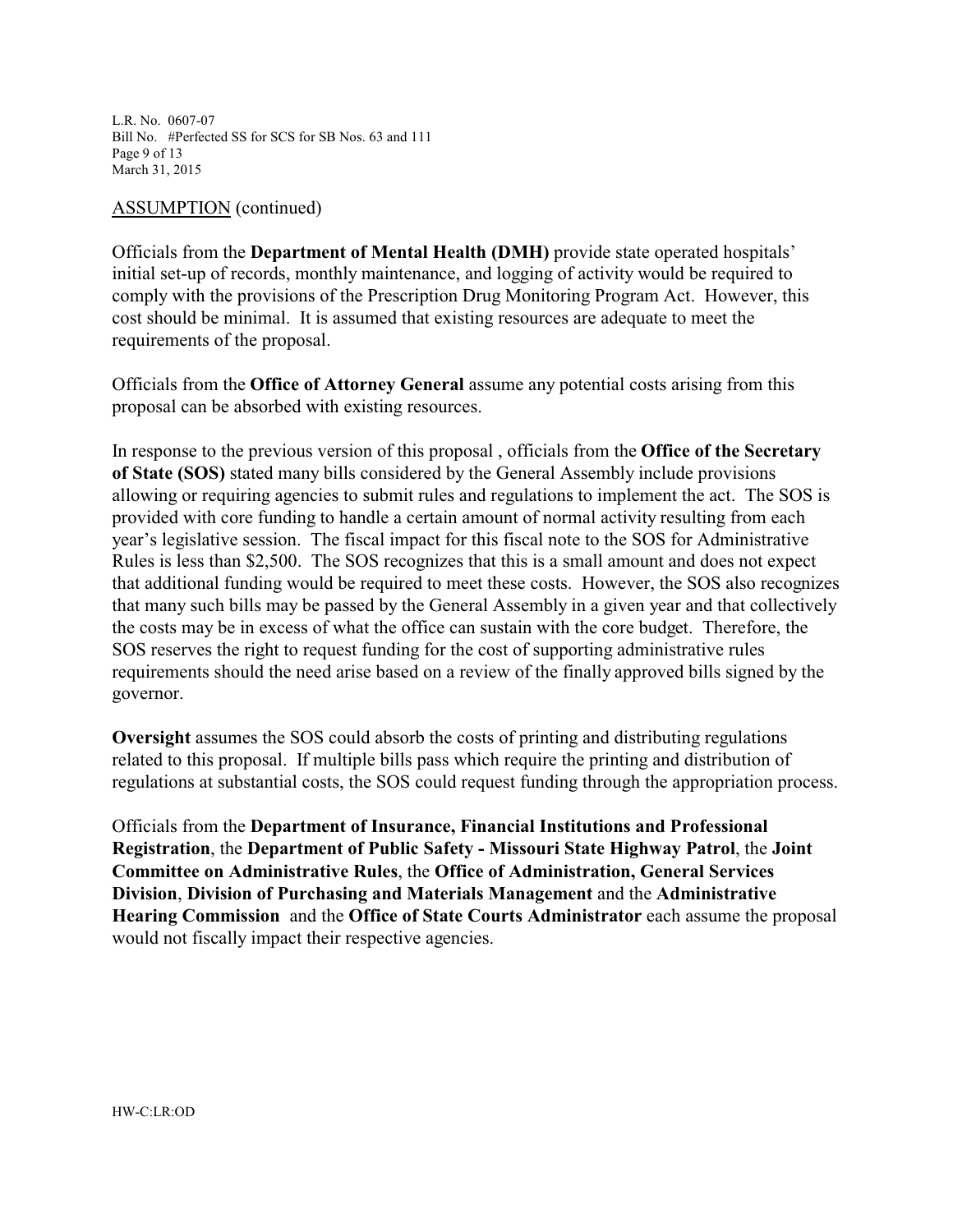L.R. No. 0607-07 Bill No. #Perfected SS for SCS for SB Nos. 63 and 111 Page 10 of 13 March 31, 2015

| FISCAL IMPACT - State Government                   | FY 2016<br>$(10 \text{ Mo.})$ | FY 2017          | FY 2018          |
|----------------------------------------------------|-------------------------------|------------------|------------------|
| <b>GENERAL REVENUE FUND</b>                        |                               |                  |                  |
| Costs - DHSS (§§195.450 - 195.465)                 | Less than                     | Less than        | Less than        |
| Personal service                                   | (\$124,470)                   | (\$1,207,617)    | (\$1,491,844)    |
| Fringe benefits                                    | $(\$64,731)$                  | $(\$628,021)$    | $(\$775, 833)$   |
| Equipment and expense                              | $(\$40,991)$                  | $(\$595,105)$    | $(\$496,849)$    |
| Dispenser reimbursements $(\S195.453.6)$           | \$0                           | $(\$2,922,738)$  | $(\$3,612,505)$  |
| <b>Total Costs - DHSS</b>                          | Less than                     | Less than        | Less than        |
|                                                    | (\$230,192)                   | (\$5,353,481)    | $(\$6,377,031)$  |
| FTE Change - DHSS                                  | 5 FTE                         | May be less      | May be less      |
|                                                    |                               | than 41 FTE      | than 41 FTE      |
| Costs - OA-ITSD<br>IT consultant fees and on-going | Could exceed                  | Could exceed     | Could exceed     |
| support                                            | $(\$731,916)$                 | $(\$487,651)$    | (\$153,794)      |
| Equipment and expense                              | $(\$4,285)$                   | $(\$5,270)$      | $(\$5,402)$      |
| Total Costs - OA-ITSD                              | Could exceed                  | Could exceed     | Could exceed     |
|                                                    | $(\$736,201)$                 | $(\$492,921)$    | (\$159,196)      |
| <b>ESTIMATED NET EFFECT ON THE</b>                 |                               |                  |                  |
| <b>GENERAL REVENUE FUND</b>                        | <b>Could exceed</b>           | <b>Less than</b> | <b>Less than</b> |
|                                                    | $($ \$966,393)                | (S5, 846, 402)   | $(\$6,536,227)$  |
| Estimated Net FTE Change on the                    |                               |                  |                  |
| General Revenue Fund                               | 5 FTE                         | May be less      | May be less      |
|                                                    |                               | than 41 FTE      | than 41 FTE      |
|                                                    |                               |                  |                  |
| FISCAL IMPACT - Local Government                   | FY 2016                       | FY 2017          | FY 2018          |
|                                                    | $(10 \text{ Mo.})$            |                  |                  |
|                                                    | <u>\$0</u>                    | <u>\$0</u>       | <u>\$0</u>       |
|                                                    |                               |                  |                  |

# FISCAL IMPACT - Small Business

Small business pharmacies and dispensing individual practitioners may have an unknown impact resulting from obtaining computer hardware and software. It addition, these small businesses may have an unknown impact resulting from the time it takes to enter their dispensing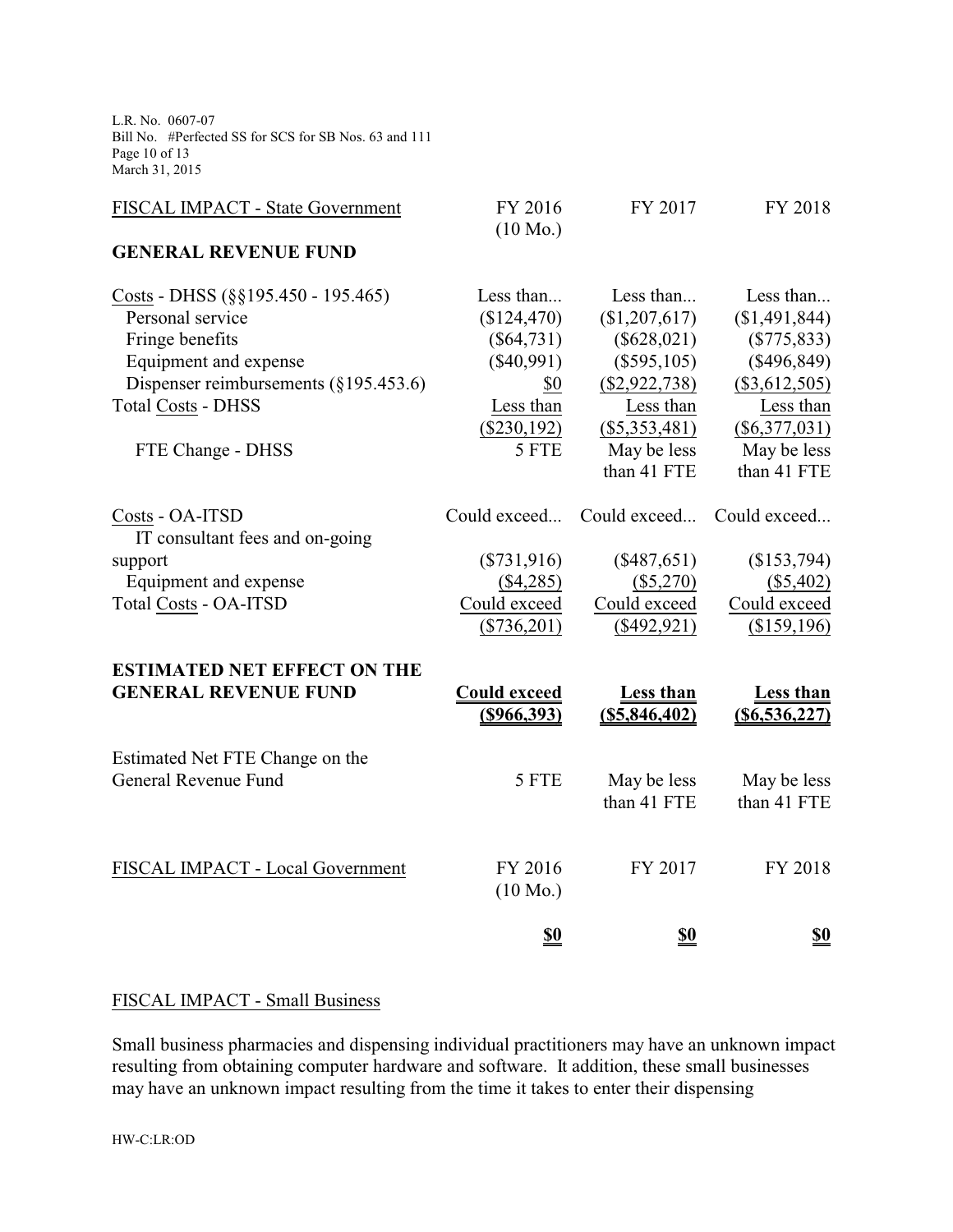L.R. No. 0607-07 Bill No. #Perfected SS for SCS for SB Nos. 63 and 111 Page 11 of 13 March 31, 2015

### FISCAL IMPACT - Small Business (continued)

information and transmitting it to the data collection location. Although this information is currently maintained and documented by law, this proposal requires the information to be periodically submitted in an approved electronic format.

#### FISCAL DESCRIPTION

This proposal establishes the Prescription Drug Monitoring Act. The Department of Health and Senior Services is required to establish and maintain a program to monitor the prescribing and dispensing of all Schedule II through Schedule IV controlled substances by all licensed professionals who prescribe or dispense these substances in Missouri using an existing data aggregation platform through the State Data Center within the Office of Administration. The provisions of this proposal shall be subject to appropriations and also may be funded with federal or private moneys.

The Department shall ensure the privacy and security of the personal information while only aggregating necessary and appropriate information related to the prescribing or dispensing of the prescription. The aggregated information from each dispenser data source shall remain segregated from any other data source. All submitted prescription information shall be kept confidential with specified exceptions.

A dispenser shall electronically submit to the Department information for each prescription. The Department may issue a waiver to a dispenser who is unable to submit the required information electronically. If a waiver is obtained, a dispenser can submit the required information in paper format or by other approved means. The Department shall reimburse each dispenser for the fees of transmitting the information required by this proposal.

This proposal delineates the duties of both the dispenser and the Department for communicating in real-time when there is a prescription for a Schedule II through Schedule IV controlled substance. If the Department responds with a message that there was a concern detected and describes the nature of that concern, the dispenser shall dispense or not dispense the medication according to his or her professional judgment appropriate to the concern communicated. If the response is not timely, the dispenser shall dispense or not dispense the medication according to his or her professional judgment.

The Department shall review the dispensation information and, if there is reasonable cause to believe a violation of law or breach of professional standards may have occurred, the Department shall notify the appropriate law enforcement or professional regulatory entity and provide dispensation information required for an investigation. If, after staff review, it appears that there is reasonable cause to believe that a person has obtained a prescription fraudulently from more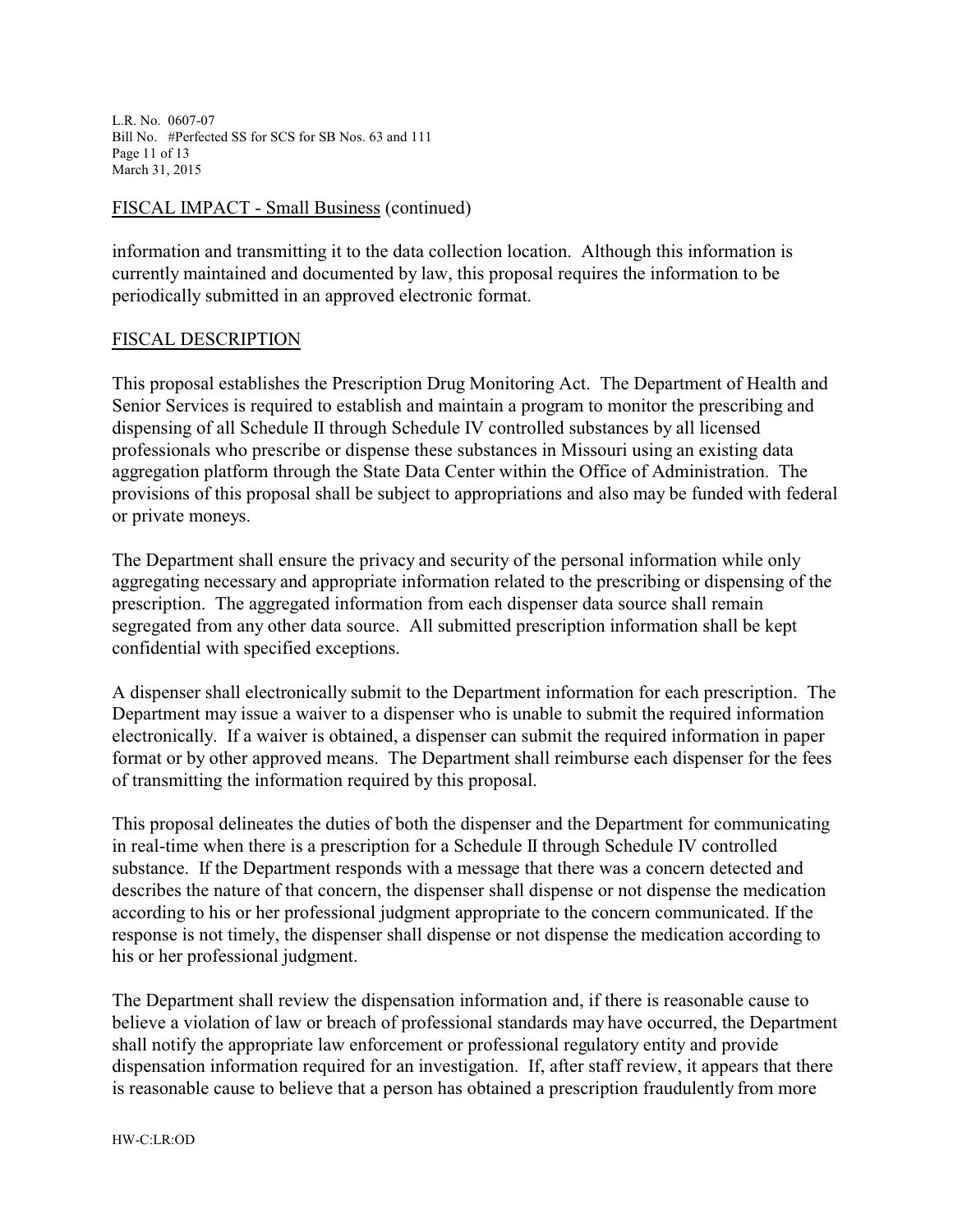L.R. No. 0607-07 Bill No. #Perfected SS for SCS for SB Nos. 63 and 111 Page 12 of 13 March 31, 2015

### FISCAL DESCRIPTION (continued)

than one prescriber, the Department shall contact the prescribers, inform them of the potential problem and provide details, and request copies of medical records concerning the prescriptions of concern. The prescribers shall provide the records, if possible, by fax or electronically. If, after Department review of the provided records, it is clear that a person has obtained prescriptions under false pretenses, the entire matter shall be referred to the appropriate law enforcement or local prosecuting attorney for action. Nothing in the PDMP database shall be the sole basis for probable cause to obtain an arrest or search warrant as part of a criminal investigation.

Any person who unlawfully and knowingly accesses or discloses dispensation monitoring information or dispensers who knowingly fail to submit the required information or who knowingly submit incorrect information shall be subject to penalties and shall be guilty of a Class A misdemeanor. Any persons authorized to have dispensation information who knowingly disclose such information or who use it in a manner and for a purpose in violation of the proposal shall be guilty of a Class D felony until December 31, 2016, and a Class E felony beginning January 1, 2017. Additionally, this proposal provides a private cause of action for persons whose data has been disclosed to an unauthorized person. Recovery under this cause of action for negligent disclosure shall include liquidated damages of \$25,000 and compensatory economic and non-economic damages, attorney fees, and court costs. Punitive damages are available for intentional and malicious unauthorized disclosure.

The Department shall annually provide to the General Assembly a report as to the number of controlled substances dispensed, broken down by drug, the number of incidents of fraudulent prescriptions identified and any other pertinent information requested by the General Assembly.

The Department shall create and implement an educational course regarding the provisions of this proposal and, when appropriate, shall work with associations for impaired professionals to ensure the intervention, treatment, and ongoing monitoring of patients who have been identified as being addicted to substances monitored by the proposal.

The provisions of this proposal shall not apply to Schedule II, III, and IV controlled substances prescribed or dispensed where the ultimate user is an individual under 18.

The provisions of this proposal shall expire on August 28, 2020.

This legislation is not federally mandated, will not duplicate any other program, but will require additional capital improvements or rental space.